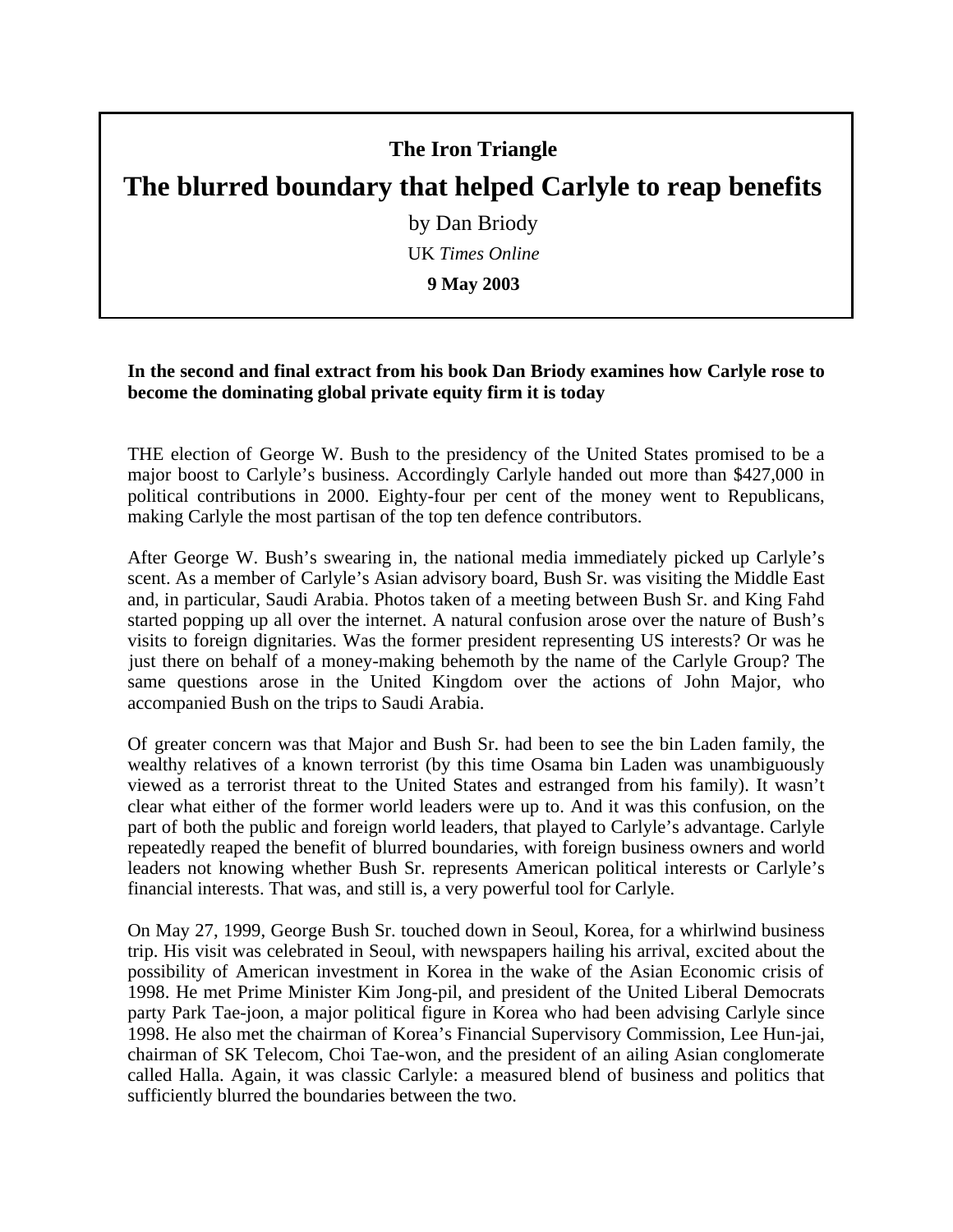Carlyle was really starting to get busy in Korea now. That same spring, the company hired Michael Kim, a Harvard-educated native Korean, to open its new Seoul offices. Kim is the son-in-law of aforementioned Park Tae-joon. Carlyle and nepotism seemed to go hand in hand.

Following Bush's visit Korean newspapers lauded an announced \$1 billion investment in the country by Carlyle, including a buyout of a division of Mando Machinery, a Korean industrial firm, owned by Halla, the same company Bush Sr. had visited weeks earlier. By now Michael Kim was working to put together another massive deal. This time Carlyle was looking to buy one of the few healthy banks left in Korea, KorAm Bank.

Carlyle gained approval for the buyout by the KorAm board, thanks to its highpowered connections with Park Tae-joon, who became Prime Minister of South Korea in January of 2000 and lobbied on Carlyle's behalf. By the fall of 2000, Carlyle had snagged 40.7 per cent of the bank for \$450 million. Carlyle had invested close to a billion dollars into Korea's recovering economy. It was the best financial news Korea had seen in years, and it was largely Carlyle's doing. But the mirth would soon come to an abrupt halt.

When George W. Bush was sworn in to office in January 2001, everything changed suddenly and dramatically. One of the first things that young Bush did as President was call off the missile control talks that the Clinton Administration had been conducting with North Korea for years. Bush revealed open hostility toward North Korea, calling it a rogue state. It was a stunning reversal of American policy, which heretofore had been to use diplomacy in mitigating North Korea's military aggression to South Korea. Not surprisingly, the backlash was felt far and wide. This also threatened Carlyle's extensive investments in South Korea, which would plummet in value as instability in the region increased. At first it seemed as if this was a rare case in which being associated with the Bushes was not going to work to the benefit of Carlyle.

On June 6, Bush reversed course. After what the *New York Times* described as a "forceful'' discussion with his father, the President announced plans to resume negotiations with North Korea, picking up where the Clinton Administration had left off. Among the issues that the new Administration would work on with North Korea was improving relations between North and South Korea. The sigh of relief could be heard around the world, and especially from Carlyle's offices on Pennsylvania Avenue and in Seoul. Carlyle refuses to talk about how ex-president Bush is compensated for his work on their behalf. Former employees, however, say that he is invested in the funds that he helps raise and place. If that is the case, the senior Bush's involvement in foreign policy regarding South Korea is a clear conflict of interest. He stands to gain financially from decisions he is urging his son to make. It doesn't get any more egregious than that.

By now, the world outside of Washington, DC, had a vague and nagging notion that there was something wrong with the way Carlyle was conducting its business. They were just having trouble putting a name to it. Everyone was looking for the proverbial smoking gun. Little did they know that it was literally a smoking gun they would find.

The saga began in the summer of 1997, when Carlyle was raising money like mad, hiring world leaders, and, in general, becoming the dominating global private equity firm it is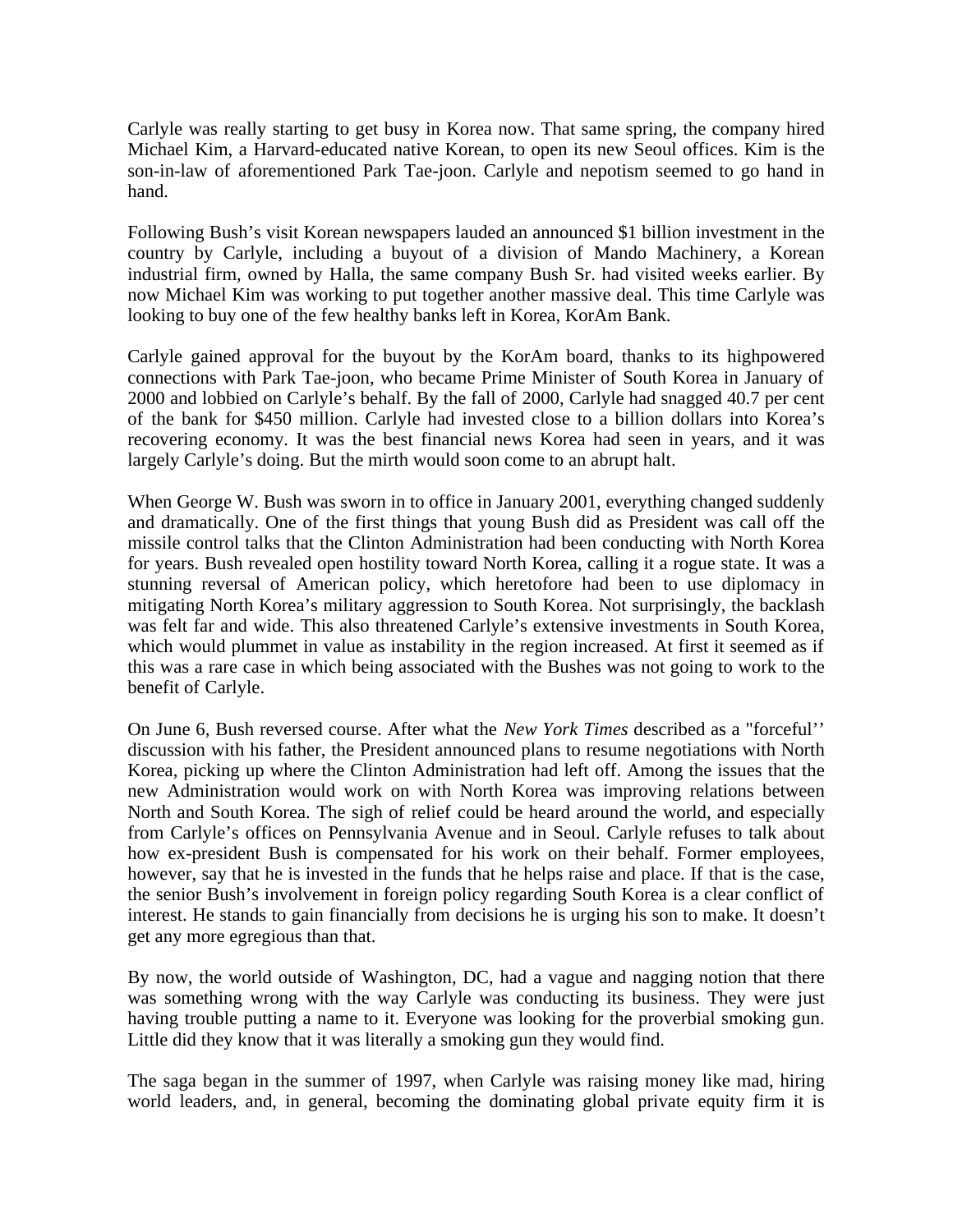today. Among the investments Carlyle had targeted was a maker of armoured vehicles named United Defence.

The news around the defence industry was that General Dynamics had bid \$1 billion for United Defence, far more than any other bidder. But at the last minute the company was sold to the Carlyle Group, which had submitted a low-ball bid of \$850 million, 15 per cent less than General Dynamics had been offering. It turns out that rumours had begun to circulate around Washington that General Dynamics was going to run into antitrust issues. Eventually, the rumours grew so loud that General Dynamics was forced to back out of the bidding, and Carlyle was there to pick up the scraps. It was another stunning victory for Carlyle.

There was one drawback. Since 1994, United Defence had been working on a massive gun: a mobile howitzer that can fire ten rounds of 100lb shells per minute, 25 miles in distance, cruise at 29mph, and reload on the battlefield.

The Crusader was the most advanced artillery system the US Army had ever conceived. It is the kind of weapon that makes the United States unbeatable in large-scale, open warfare, lobbing multiple shells at varying trajectories so that they rain down at their desired target at the same time. It is a fearsome weapon. It was also United Defence's cash cow.

But times had changed considerably since Crusader was first conceived in the early 1990s. In fact, the very nature of war had changed and had left Crusader behind. The gun had two very serious problems. It was too big, and it was designed to fight a type of battle that no longer presented itself to the US armed forces. At 40 tons each plus a supply vehicle that weighed another 50 tons, the Crusader was a Cold War-inspired weapon, rapidly approaching obsolescence in an age of swift deployment and agile forces. There were those in the Pentagon who wanted the Crusader programme dramatically scaled back and some wanted it cancelled outright. But, losing the Crusader contract, originally valued at \$20 billion, would jeopardise the future of United Defence and would be a mighty hit to Carlyle.

The effort Carlyle put forth to save their precious gun would illustrate exactly how the Iron Triangle of defence, government and business work together to the benefit of all three. Carlyle had been built to prevail in situations like these, when the large amounts of money were riding on the decisions of a few men in public office. It was time to call in a few favours.

Carlyle and United Defence mounted a political battle for Crusader. In the cycle leading up to the 1998 elections, United Defence made campaign contributions of only \$49,500. But by 2000, under Carlyle's leadership, the company had spread around more than \$180,000 to more than 70 senate and house members. The bulk of the company's largesse went to politicians on the house and senate arms committees. And often, a good deal of money found its way to the house and senate members whose districts were expected to participate in manufacturing the Crusader. It was also uncanny how United Defence planned to build manufacturing facilities for the Crusader in the back yards of key members of the arms committees, creating jobs and wealth. These are the kinds of things that get politicians re-elected, and get businesses what they want. Carlyle was thorough and strategic, and it was starting to make up ground. Reports of Crusader's death had been greatly exaggerated.